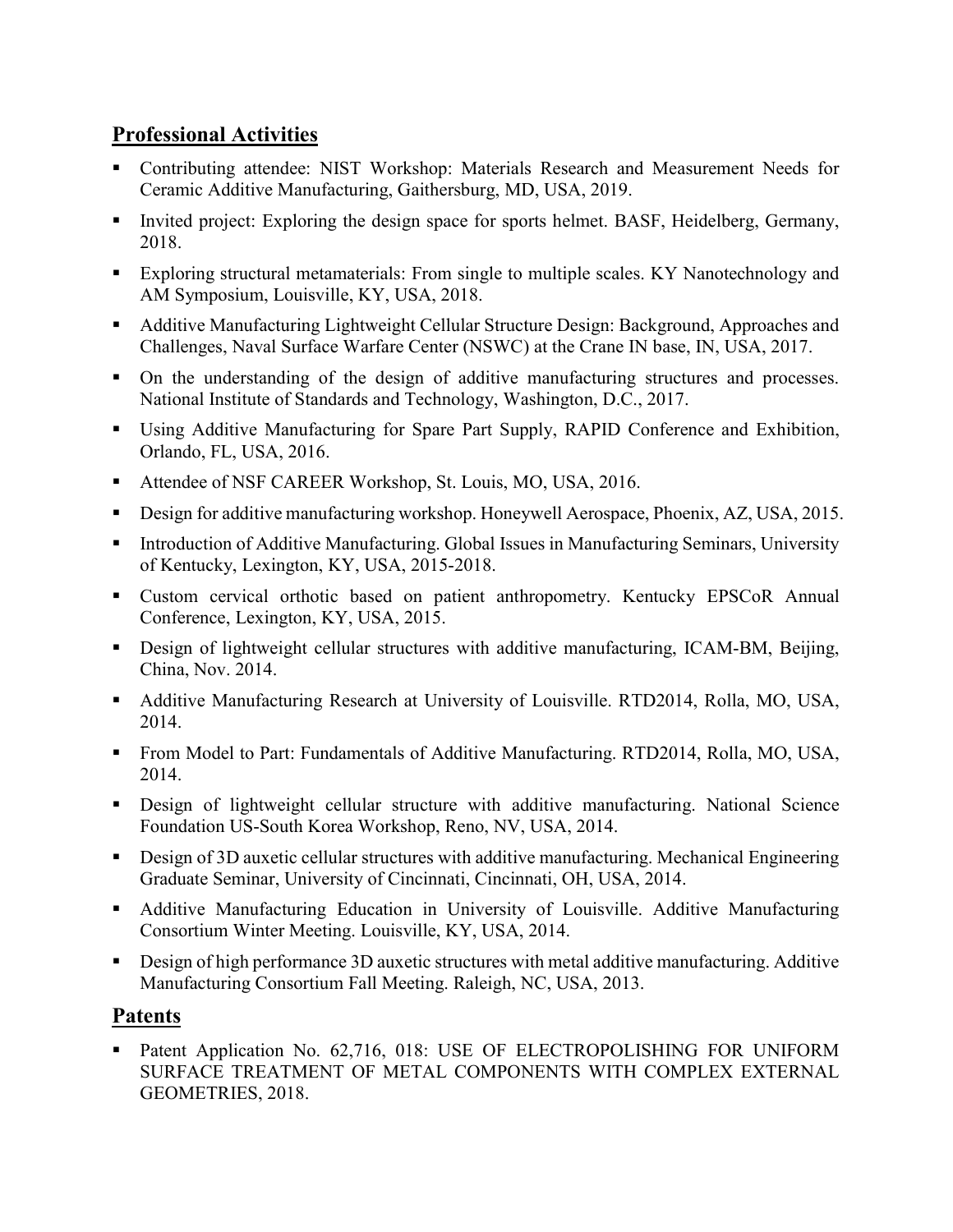Service Activities Peer-reviewed Journal Review 3D Printing and Additive Manufacturing Acta Biomaterialia Acta Materialia Additive Manufacturing Advanced Engineering Materials Applied Sciences ASME Journal of Mechanical Design ASME Journal of Manufacturing Science and Engineering Assembly Automation **Biofabrication** Ceramic International Computational Mechanics Computer Aided Design Engineering IISE Transaction Ingenieria e Investigacion Journal International Journal of Machine Tools and Manufacture International Journal of Mechanical Sciences IOP Journal of Micromechanics and Microengineering IOP Translational Materials Research Journal of Manufacturing and Materials Processing Journal of Reinforced Plastics and Composites Journal of the Mechanical Behavior of Biomedical Materials Laser in Engineering Materials and Design Materials Science and Engineering A Mathematical Biosciences and Engineering Measurement Science and Technologies MRS Advances Nanoscale Physical Chemistry Chemical Physics Rapid Prototyping Journal Scientific Reports Smart Materials and Structures Structural and Multidisciplinary Optimization

#### Grant Proposal Reviews

Surface Topology

Panel reviewer, multiple programs, National Science Foundation Research North Dakota

### **Community**

Co-Organizer, UofL Booth at Louisville Mini Makers Faire, 2014 Reviewer, National Manufacturing Research Conference (NMRC), 2014-2020 Reviewer, Solid Freeform Fabrication Symposium, 2011 – 2016, 2019